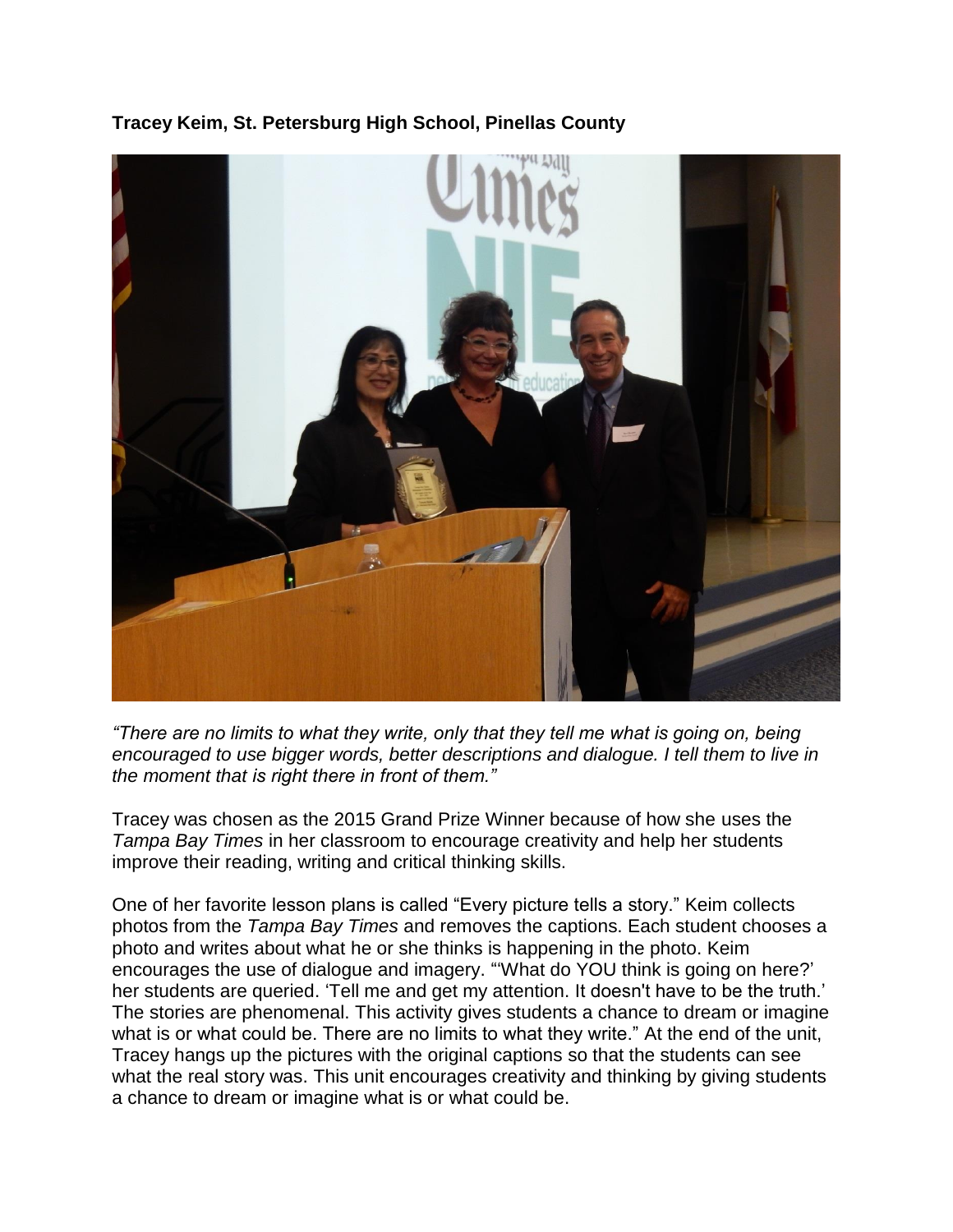In another lesson, Tracey used a week's worth of the *Tampa Bay Times* to introduce the word "community" for a problem solving paper. The students worked in groups to identify problems in a community in order to understand the many meanings of the word community. Community goes beyond just neighborhood: it can be your school community, church community, family community, state, country or even the world community. Community can also be a group in which you are a member of the gay community, the St. Pete High community, the choral/band community, etc. Tracey introduced this unit by going through the newspaper and showing different problems here and around the world. Then the class discussed who was affected: children, adults, a neighborhood, a group, etc. From there, each student identified a problem within the community of their choice that was a current event. They then worked on cause and effect papers, ultimately offering a solution. They were assessed by participation and thoughtful writing to a rubric.

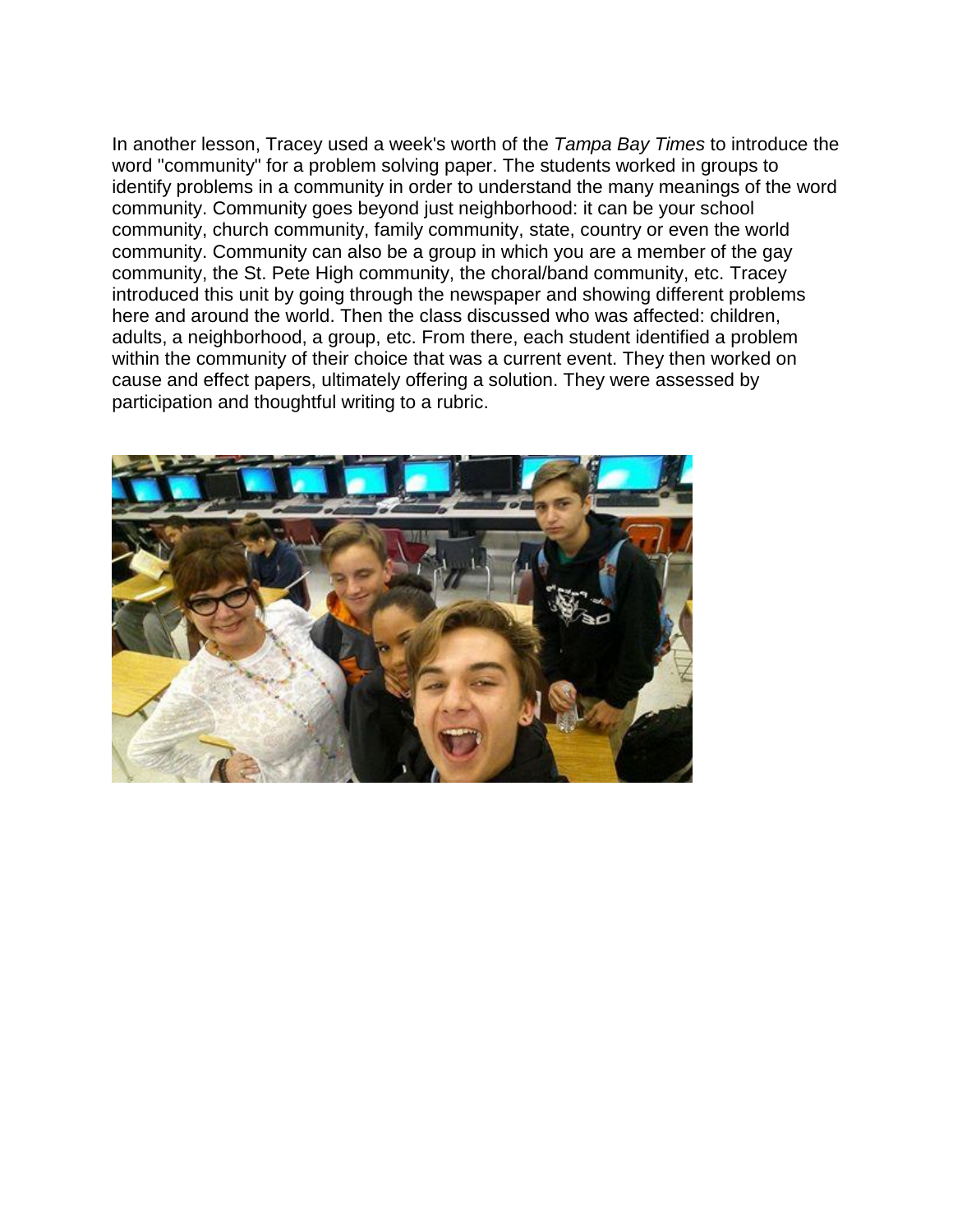Joseph<br>Seymour<br>Keyboard: 1

## Every Picture Tells a Story

In a meadow so peaceful there stood a photographer calmly capturing pictures of a steady owl. Through the owl's eyes the photographer constantly following him and made sudden flashes of light at every action made. The owl decided to lead the photographer to a stream not too far away from the meadow. As the owl approached the stream he began stalking a group of salmon and landed alongside the bank to prepare for the kill. Right when he was about to make his attack he heard leaves crumble behind and as he rotated his head all was seen was a large brownish bag quickly scooping him off the ground. The owl did all he could to escape even try to claw his way through and managed to pierce the man's thigh. A sharp object quickly struck through the bag and went straight into the owl's left wing and the owl soon began to lose conciseness.

When the owl awoke he was laying in the same meadow when the photographer first came into view. The owl was paired a large but seemingly weightless object strapped on his leg with a red light constantly shining, but he gave no notice after examination and just went on to his nest to rest. Some time passed until the owl saw another human again, long enough to find a mate and have little baby owlets together. But one night while the owl went out for food and left his mate to care for the babies he arrived to the nest just to find it empty so he placed the mice down into the nest and covered them with leaves to be sure they wouldn't lose their dinner. The owl went softring through the skies and suddenly stumbled upon one of the owlets struggling for survival while trying to evade a group of young boys throwing rocks and waving sticks. The owl quickly clawed his way through the boys and grabbed the owlet and while trying to escape a rock came souring and bashed the owl on the head. The owl awoke in the morning alone with none of his family in sight with one of his wings shattered on impact with a cracked skull still oozing blood. The owl knew it was no recovering from the injury so the only thing left to do was wait it out.

Such auf Such a